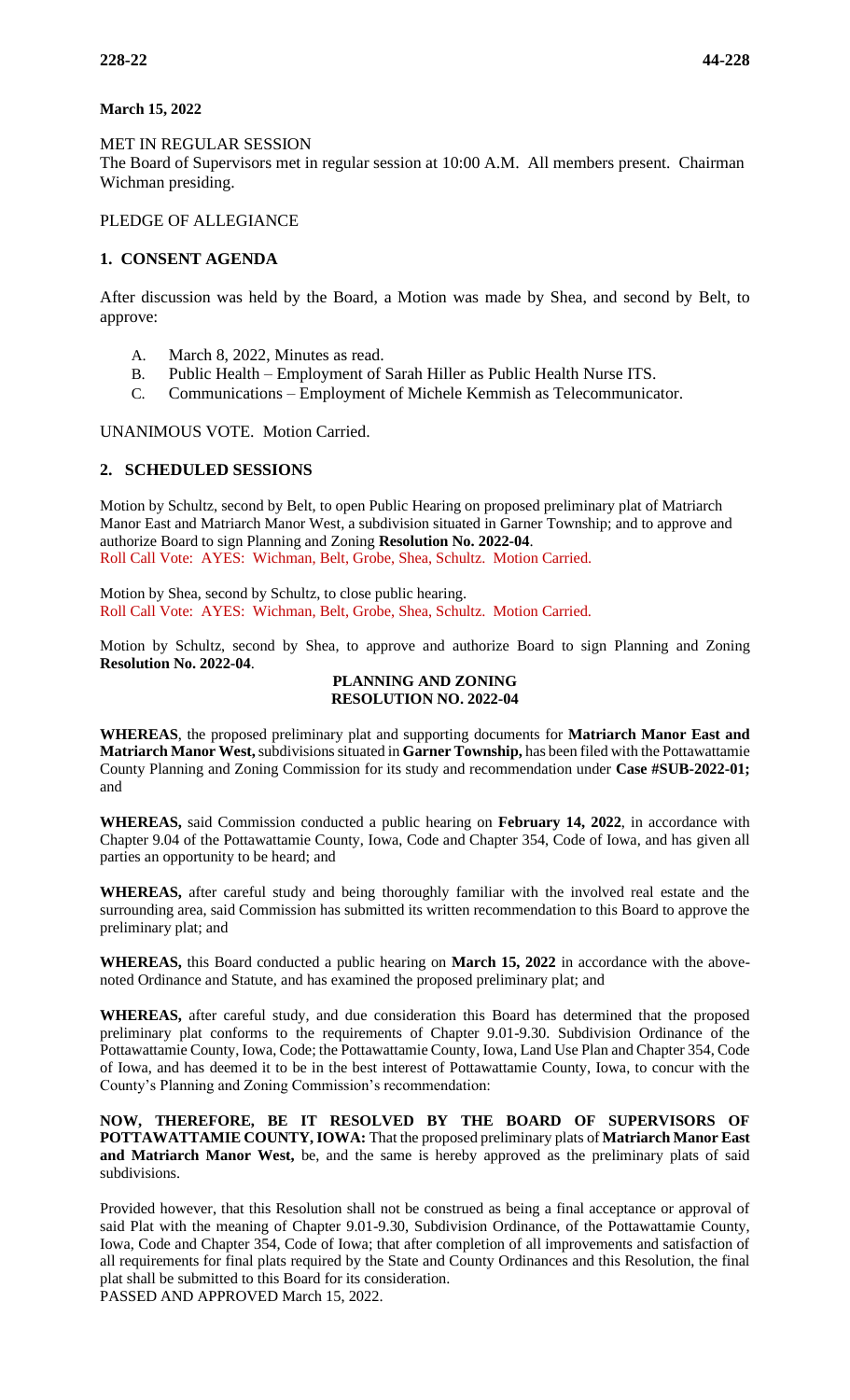|                       |            | ROLL CALL VOTE |                |               |  |
|-----------------------|------------|----------------|----------------|---------------|--|
|                       | <b>AYE</b> | <b>NAY</b>     | <b>ABSTAIN</b> | <b>ABSENT</b> |  |
|                       | O          | O              | O              | ∩             |  |
| Tim Wichman, Chairman |            |                |                |               |  |
|                       | O          | O              | O              |               |  |
| Scott Belt            |            |                |                |               |  |
|                       | ◯          | O              | O              |               |  |
| Lynn Grobe            |            |                |                |               |  |
|                       | ∩          | O              | O              |               |  |
| <b>Brian Shea</b>     |            |                |                |               |  |
|                       | ∩          | O              | Ω              |               |  |
| Justin Schultz        |            |                |                |               |  |

Attest:

Melvyn Houser, County Auditor Pottawattamie County, Iowa RECORD: After Passage

Roll Call Vote: AYES: Wichman, Belt, Grobe, Shea, Schultz. Motion Carried.

Motion by Schultz, second by Shea, to open Public Hearing on proposed preliminary plat of Liston Subdivision, situated in Lake Township; and to approve and authorize Board to sign Planning and Zoning **Resolution No. 2022-05**.

Roll Call Vote: AYES: Wichman, Belt, Grobe, Shea, Schultz. Motion Carried.

Motion by Schultz, second by Shea, to close public hearing. Roll Call Vote: AYES: Wichman, Belt, Grobe, Shea, Schultz. Motion Carried.

Motion by Schultz, second by Shea, to approve and authorize Board to sign Planning and Zoning **Resolution No. 2022-05**.

#### **PLANNING AND ZONING RESOLUTION NO. 2022-05**

**WHEREAS**, the proposed preliminary plat and supporting documents for **Liston Subdivision,** subdivision situated in **Lake Township,** has been filed with the Pottawattamie County Planning and Zoning Commission for its study and recommendation under **Case #SUB-2022-02;** and

**WHEREAS,** said Commission conducted a public hearing on **February 14, 2022**, in accordance with Chapter 9.04 of the Pottawattamie County, Iowa, Code and Chapter 354, Code of Iowa, and has given all parties an opportunity to be heard; and

**WHEREAS,** after careful study and being thoroughly familiar with the involved real estate and the surrounding area, said Commission has submitted its written recommendation to this Board to approve the preliminary plat; and

**WHEREAS,** this Board conducted a public hearing on **March 15, 2022** in accordance with the abovenoted Ordinance and Statute, and has examined the proposed preliminary plat; and

**WHEREAS,** after careful study, and due consideration this Board has determined that the proposed preliminary plat conforms to the requirements of Chapter 9.01-9.30. Subdivision Ordinance of the Pottawattamie County, Iowa, Code; the Pottawattamie County, Iowa, Land Use Plan and Chapter 354, Code of Iowa, and has deemed it to be in the best interest of Pottawattamie County, Iowa, to concur with the County's Planning and Zoning Commission's recommendation:

**NOW, THEREFORE, BE IT RESOLVED BY THE BOARD OF SUPERVISORS OF POTTAWATTAMIE COUNTY, IOWA:** That the proposed preliminary plat of **Liston Subdivision,** be, and the same is hereby approved as the preliminary plat of said subdivision.

Provided however, that this Resolution shall not be construed as being a final acceptance or approval of said Plat with the meaning of Chapter 9.01-9.30, Subdivision Ordinance, of the Pottawattamie County, Iowa, Code and Chapter 354, Code of Iowa; that after completion of all improvements and satisfaction of all requirements for final plats required by the State and County Ordinances and this Resolution, the final plat shall be submitted to this Board for its consideration.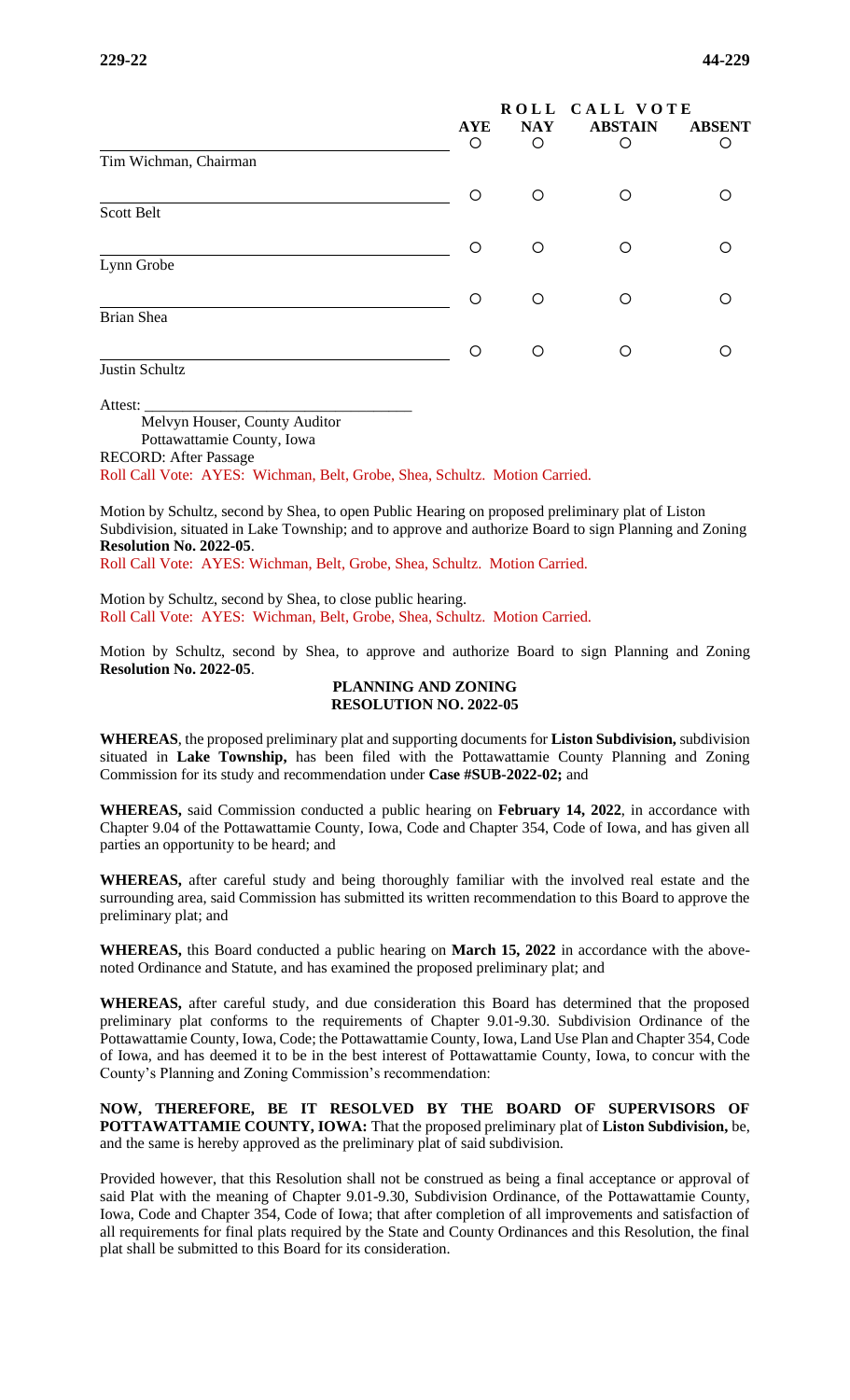#### PASSED AND APPROVED March 15, 2022.

|                       | ROLL CALL VOTE |            |                |               |
|-----------------------|----------------|------------|----------------|---------------|
|                       | <b>AYE</b>     | <b>NAY</b> | <b>ABSTAIN</b> | <b>ABSENT</b> |
| Tim Wichman, Chairman | $\circ$        | O          | $\circ$        | O             |
|                       | O              | O          | O              |               |
| Scott Belt            |                |            |                |               |
|                       | O              | O          | $\circ$        |               |
| Lynn Grobe            |                |            |                |               |
|                       | ∩              | O          | $\circ$        | ◯             |
| Brian Shea            |                |            |                |               |
|                       | ◯              | O          | $\circ$        |               |
| Justin Schultz        |                |            |                |               |

Attest:

Melvyn Houser, County Auditor

Pottawattamie County, Iowa RECORD: After Passage

Roll Call Vote: AYES: Wichman, Belt, Grobe, Shea, Schultz. Motion Carried.

Craig Wilson appeared before the board to discuss improvements to Woodland Trail and Dumfries Ave. Discussion only. No Action Taken.

After discussion was held by the Board, a Motion was made by Schultz, and second by Shea, to approve the Board Chairman to sign Program Agreement between MAPA and Pottawattamie for Amendment 3 for Cities Iowa Downtown Revitalization – 19POTT01-Pottwattamie County Iowa Downtown Revitalization. UNANIMOUS VOTE. Motion Carried.

After discussion was held by the Board, a Motion was made by Shea, and second by Schultz, to approve the Board Chairman to sign Cornerstone Commercial Contractors pay application no. 09 for Carson/Macedonia downtown rehab. UNANIMOUS VOTE. Motion Carried.

After discussion was held by the Board, a Motion was made by Shea, and second by Belt, to hire DLR engineer for \$88,690 for Chiller replacement at the Jail. UNANIMOUS VOTE. Motion Carried.

#### **3. OTHER**

Matt Wyant/Director, Planning and Development and Tom Hall appeared before the Board to give an update concerning the Tiny Homes for Homeless Veterans Project. Discussion only. No action taken.

## **4. RECEIVED/FILED**

A. Salary Action(s): 1) Sheriff – Payroll status change for Marc Freeman

#### **5. BUDGET DISCUSSION**

Discussion only. No action taken.

#### **6. CLOSED SESSION**

Motion by Shea, second by Schultz, to go into Closed Session pursuant to Iowa Code, Chapter 21.5(1)(i), for discussion and/or decision on evaluation of individual's hiring. Roll Call Vote: AYES: Wichman, Belt, Grobe, Shea, Schultz. Motion Carried.

Motion by Shea, second by Belt, to go out of Closed Session. Roll Call Vote: AYES: Wichman, Belt, Grobe, Shea, Schultz. Motion Carried.

#### **7. ADJOURN**

Motion by Shea, second by Belt, to adjourn meeting.